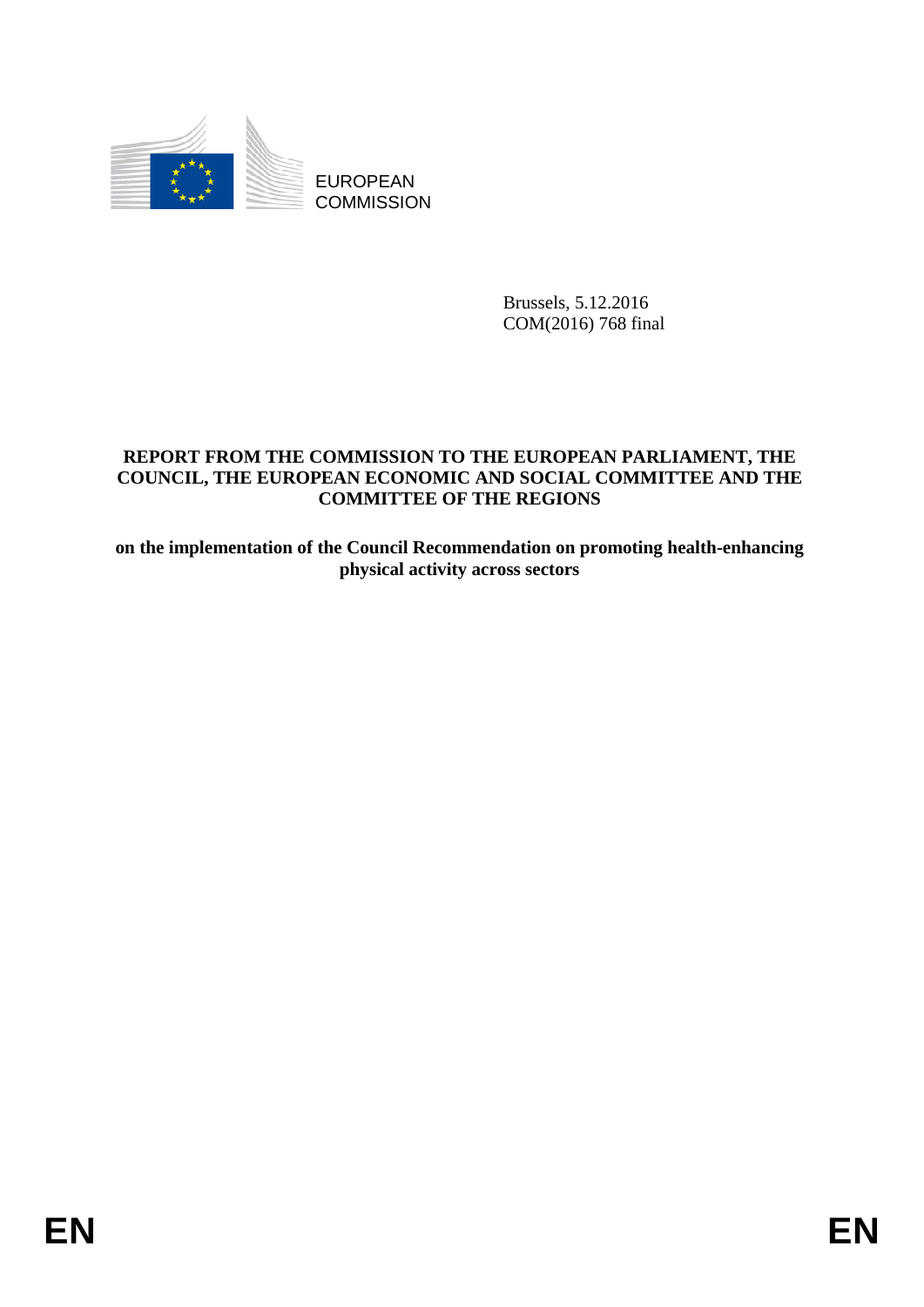#### **1. INTRODUCTION AND CONTEXT**

The Council requested the Commission to report on progress on implementing the Council Recommendation on *promoting health-enhancing physical activity (HEPA) across sectors*  (hereinafter referred to as the 'Council Recommendation')*,* 1 adopted in November 2013, every three years, and on its added value. This progress report covers the 2014-2016 period.

Most people in Europe do not reach the minimum levels of physical activity recommended by the World Health Organisation (WHO). $^2$  In particular, people with low socioeconomic backgrounds, minority ethnic groups, and people with disabilities are not physically active enough. EU Member States acknowledged the need to boost HEPA policies at national level and recognised the benefits of action at EU level, which led to the adoption of the Council Recommendation on HEPA in 2013, based on a proposal from the Commission. More recently, the Council adopted conclusions on *the promotion of motor skills, physical and sport activities*  for young children.<sup>3</sup> It invited Member States to raise awareness of the benefits of regular physical activity from early childhood onwards and to encourage children to be more active by implementing cross-sector policies, for example in the education, youth and health sectors.

The Council Recommendation encourages EU Member States to work across sectors and to involve policy areas such as sport, health, education, environment and transport in their national strategies and action plans. It also encourages Member States to cooperate closely with each other and the Commission by regularly exchanging information and best practices. In addition, the Council recognised that more reliable and timely information on the situation across the EU was essential to support national and regional policy-making, and therefore proposed a monitoring framework based on the EU Physical Activity Guidelines<sup>4</sup> ('the HEPA monitoring framework').

## **2. METHOD**

The HEPA monitoring framework is composed of 23 indicators covering different thematic areas relevant for HEPA: international physical activity recommendations and guidelines, a crosssector approach, sport, health, education, environment (including urban planning and public safety), working environment, senior citizens, evaluation, and public awareness.

The Council Recommendation called on each EU Member State to appoint a national physical activity focal point to coordinate the collection of information for the HEPA monitoring

 $\overline{a}$ 

 $3$  OJ C 417, 15.12.2015, p.46.

 $1$  OJ C 354, 4.12.2013, p. 1.

 $2$  Figures from the 2014 Special Eurobarometer on Sport and Physical Activity indicate that 6 out of every 10 people above 15 years of age never or seldom exercise or play a sport, and more than half never or seldom engage in other kind of physical activity, such as cycling or walking, household chores or gardening. Similarly, according to the WHO, only 34% of 13-15 year olds are active enough to meet the current WHO recommendation for children and young people.

<sup>&</sup>lt;sup>4</sup> EU Physical Activity Guidelines. Recommended Policy Actions in Support of Health-Enhancing Physical Activity. Brussels: European Commission; 2008.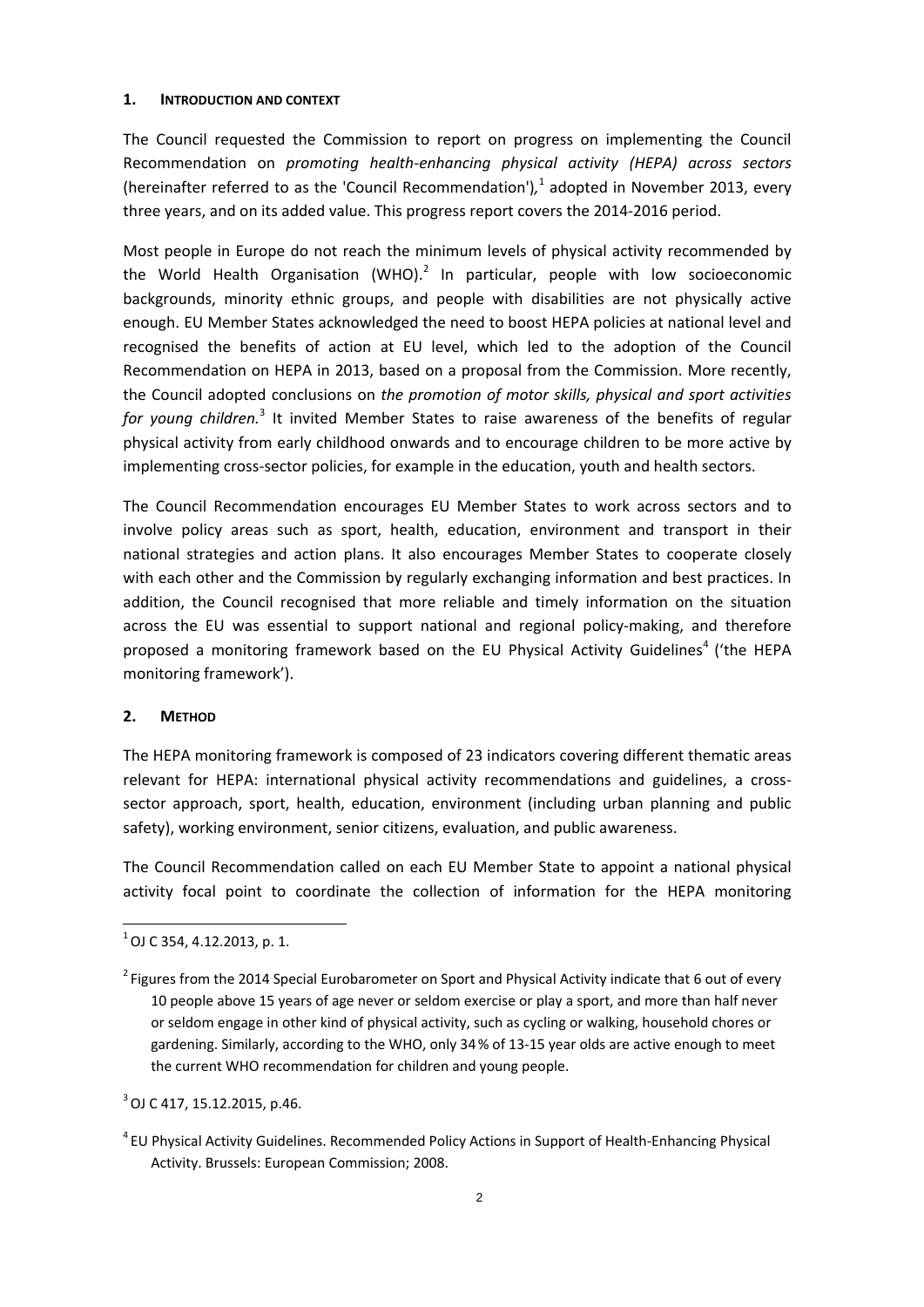framework at national level. All 28 EU Member States designated their focal points by mid-2014 and the network of physical activity focal points was launched in Rome in October 2014. Data for use in the HEPA monitoring framework was collected in 2015, in cooperation with the WHO. With the Commission's support, the network met in January 2015 and June 2015 to share and discuss difficulties encountered, and in April 2016 and September 2016 to discuss lessons learned and future rounds of data collection.

In addition, the Commission worked with a consortium of researchers led by the University of Erlangen-Nurnberg (Germany) to provide the focal points with assistance on the HEPA monitoring framework.<sup>5</sup> The consortium [also carried out an independent assessm](http://bookshop.europa.eu/en/study-on-the-implementation-of-the-eu-physical-activity-guidelines-pbNC0116019/?CatalogCategoryID=CdcKABstHUgAAAEjBJEY4e5L)ent of the monitoring framework and of the process (HEPA study).<sup>6</sup> As part of this study, a specific situation analysis was conducted in several countries, to collect feedback, lessons learned and suggestions related to the implementation of the HEPA monitoring framework, and to provide the Commission with recommendations for improving different elements of the monitoring framework and of the support provided to Member States.

This progress report is based on contributions from the Member States, received mainly through the network of physical activity focal points and from the WHO. The report builds on the HEPA study mentioned above.

## **3. WHO DATABASE ON NUTRITION, OBESITY AND PHYSICAL ACTIVITY (NOPA) AND COUNTRY FACTSHEETS ON HEPA**

All data collected through the HEPA monitoring framework fed into the existing WHO European database on nutrition, obesity and physical activity (NOPA).<sup>7</sup> NOPA's main components are epidemiological and prevalence data, policy actions and good practices related to nutrition, obesity and physical activity. The Commission supported the WHO's further development of the physical activity parts of the database, to adapt it to the HEPA monitoring framework and to improve the user interface.

The Commission supported and closely cooperated with the WHO Regional Office for Europe to compile Member States' contributions into country factsheets on HEPA.<sup>8</sup> These factsheets were released at the occasion of the European Week of Sport in September 2015. They present country-specific overviews on HEPA (including good practices), and include an analysis of HEPA trends and situation in the EU. The WHO Regional Office for Europe reported that in May 2016 the country factsheets ranked in the top 20 products consulted on the WHO's website.

 $\overline{a}$ 

<sup>&</sup>lt;sup>5</sup> Webinar training sessions were provided, as was ongoing support via phone and an email hotline.

 $6$  Study on the implementation of the EU Physical Activity Guidelines  $-$  Final Report  $-$  Friedrich-Alexander University, Erlangen-Nürnberg (http://bookshop.europa.eu/en/study-on-theimplementation-of-the-eu-physical-activity-guidelines[pbNC0116019/?CatalogCategoryID=CdcKABstHUgAAAEjBJEY4e5L\).](http://bookshop.europa.eu/en/study-on-the-implementation-of-the-eu-physical-activity-guidelines-pbNC0116019/?CatalogCategoryID=CdcKABstHUgAAAEjBJEY4e5L)

 $7$  http://www.whonopa.eu/.

[<sup>8</sup> http://www.euro.who.int/en/health-topics/disease-prevention/physical-activity/country-work.](http://www.euro.who.int/en/health-topics/disease-prevention/physical-activity/country-work)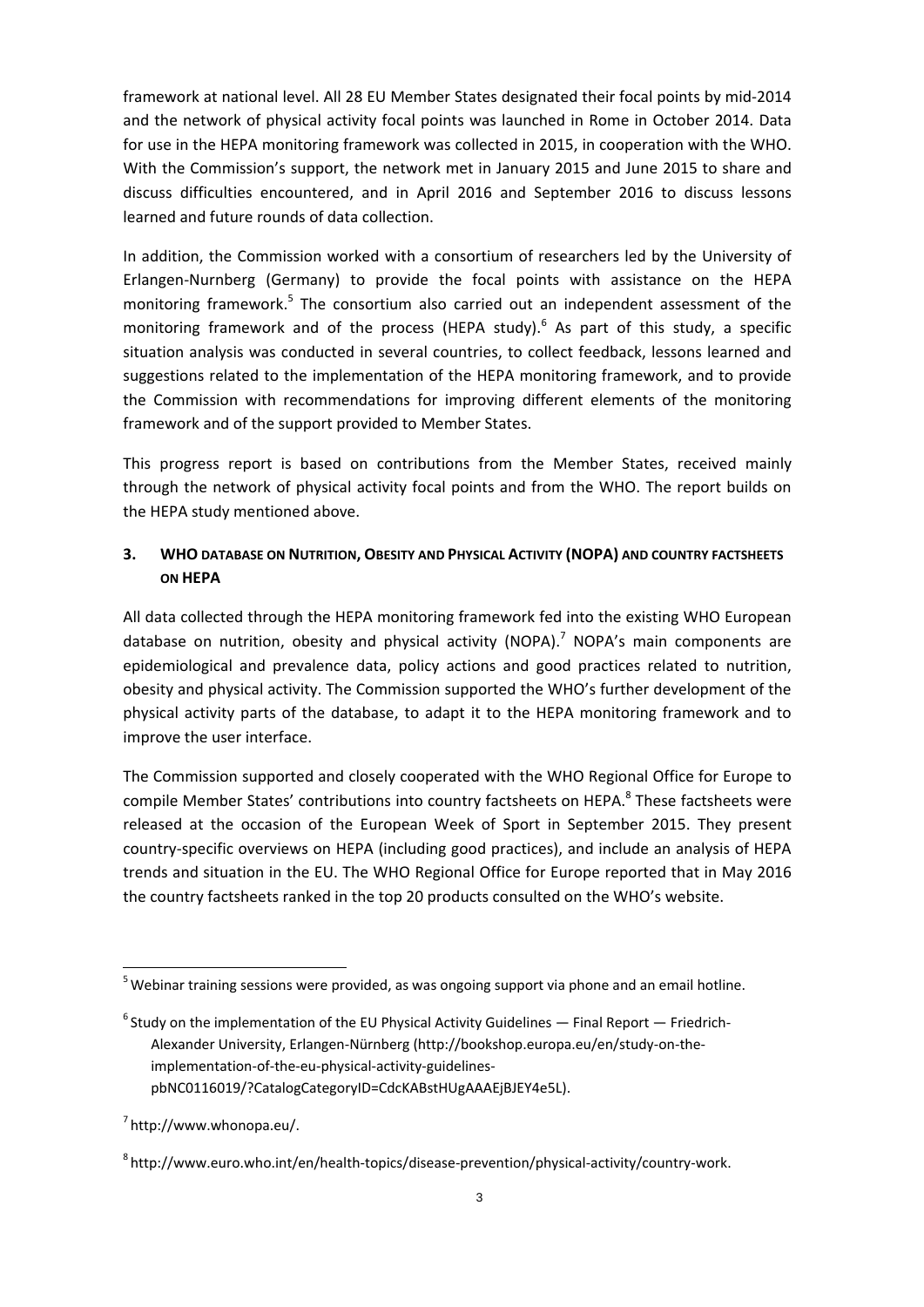### **4. HEPA POLICY DEVELOPMENT AND IMPLEMENTATION AT NATIONAL LEVEL**

In this first round of data collection under the HEPA monitoring framework, 27 of 28 EU countries<sup>9</sup> took part in the survey on implementing the 23 indicators. The data collected presents a good overview of the state of play of HEPA promotion in the EU. It can be consulted in the WHO's NOPA database. An overview is provided in the country factsheets on physical activity published by the WHO Regional Office for Europe and the Commission.

Following the adoption of the Council Recommendation in November 2013, all 27 respondent countries have developed national policies or action plans in one or more of the sectors covered by the HEPA monitoring framework. Notably, Member States adopted new policies in the sport sector (13 Member States), the health sector (10 Member States), the education sector (8 Member States), in the environment, urban planning and public safety sector (including transport; 3 Member States) and in the senior citizens sector (3 Member States). However, of the 152 policies and action plans reported, many had already started before the Council Recommendation was adopted.

An indicator is considered implemented when a Member State has introduced a policy or programme that is tracked using the indicator. There are 23 indicators in the monitoring framework; 23 countries have implemented 10 or more indicators, while five countries have implemented 20 or more. Only one country fully addressed and implemented all 23 indicators of the monitoring framework. It is notable that only seven countries have implemented policies covering all thematic areas of the monitoring framework.



The figure below illustrates the number of indicators implemented by 27 EU Member States.

 $\overline{a}$ 

 $9$  Greece did not take part in the survey.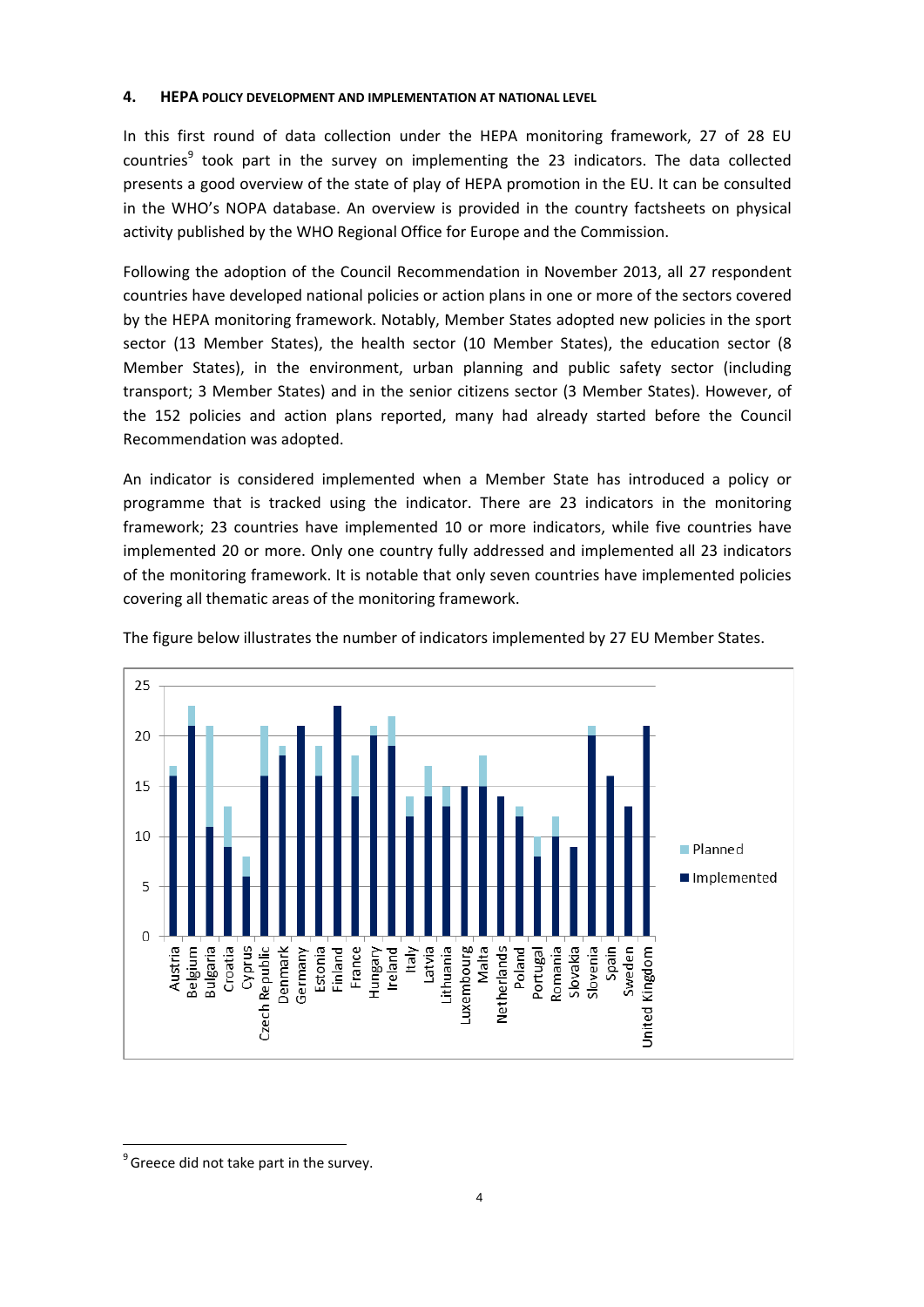An overview of the results of the HEPA monitoring framework by thematic area is presented below.<sup>10</sup>

**National policy recommendations on physical activity** for health have been put in place by 19 countries. Of these, 18 target adults, 17 address young people and 16 are aimed at older adults. In 10 countries, the national recommendations were based on the WHO recommendations. One country's recommendations followed the EU's physical activity guidelines. Eight countries followed other international recommendations or a combination of them.

A total of 16 countries reported having a fully developed and implemented specific **national coordinating mechanism for promoting HEPA**. One country reported strong cross-ministry cooperation which had the same effect as a coordinating mechanism, and four more countries plan to introduce a mechanism within two years.

National '**sport for all'** policies were implemented in 22 countries. Seven countries implemented policies that were not dedicated exclusively to 'sport for all', but included 'sport for all' as one of the topics.

**'Sport clubs for health' programmes** (which encourage sport clubs to invest in health-related sport activities and in promoting health as linked to sport activities) were implemented in seven countries. Two more countries plan to implement such programmes in the near future.

Some countries addressed the needs of more than one **target group** in an integrated way, while others addressed particular target groups depending on the HEPA sector. In particular, 10 countries reported having implemented specific frameworks to support access to recreational or exercise facilities for **socially disadvantaged groups** (immigrants or socially vulnerable people). Two Member States focused more on using sport as an integral component of rehabilitation and reintegration programmes for **disabled people**.

HEPA policies were implemented in the **health sector** in 22 countries. Training on physical activity was included in **curricula for health professionals** in 17 countries. In 14 countries, physical activity was included in training modules for doctors and physiotherapists; in eight countries it was included in training modules for nurses. In addition, 13 countries put in place programmes to promote physical activity counselling by health professionals. These programmes related mostly to preventing non-communicable diseases and provided guidance to health professionals, sometimes in the form of free online courses.

In 19 countries, HEPA policies were implemented in relation to the **environment, urban planning, and public safety** (including transport). Walking was reported to be among the three main modes of transport for daily activities in 20 countries; cycling was among the top three in eight countries. Furthermore, some countries introduced measures such as tax incentives (e.g. VAT refunds on bikes purchased, tax exemptions and/or employee compensation for walking or cycling to work), high parking fees and congestion charges.

 $\overline{a}$ 

 $^{10}$  Promoting physical activity for health in the European Union: current state of surveillance, policy development and implementation: Jelena Jakovljevic, Joao Breda, Olivier Fontaine, Susanne Hollmann, Alfred Rutten, Gauden Galea [not yet published].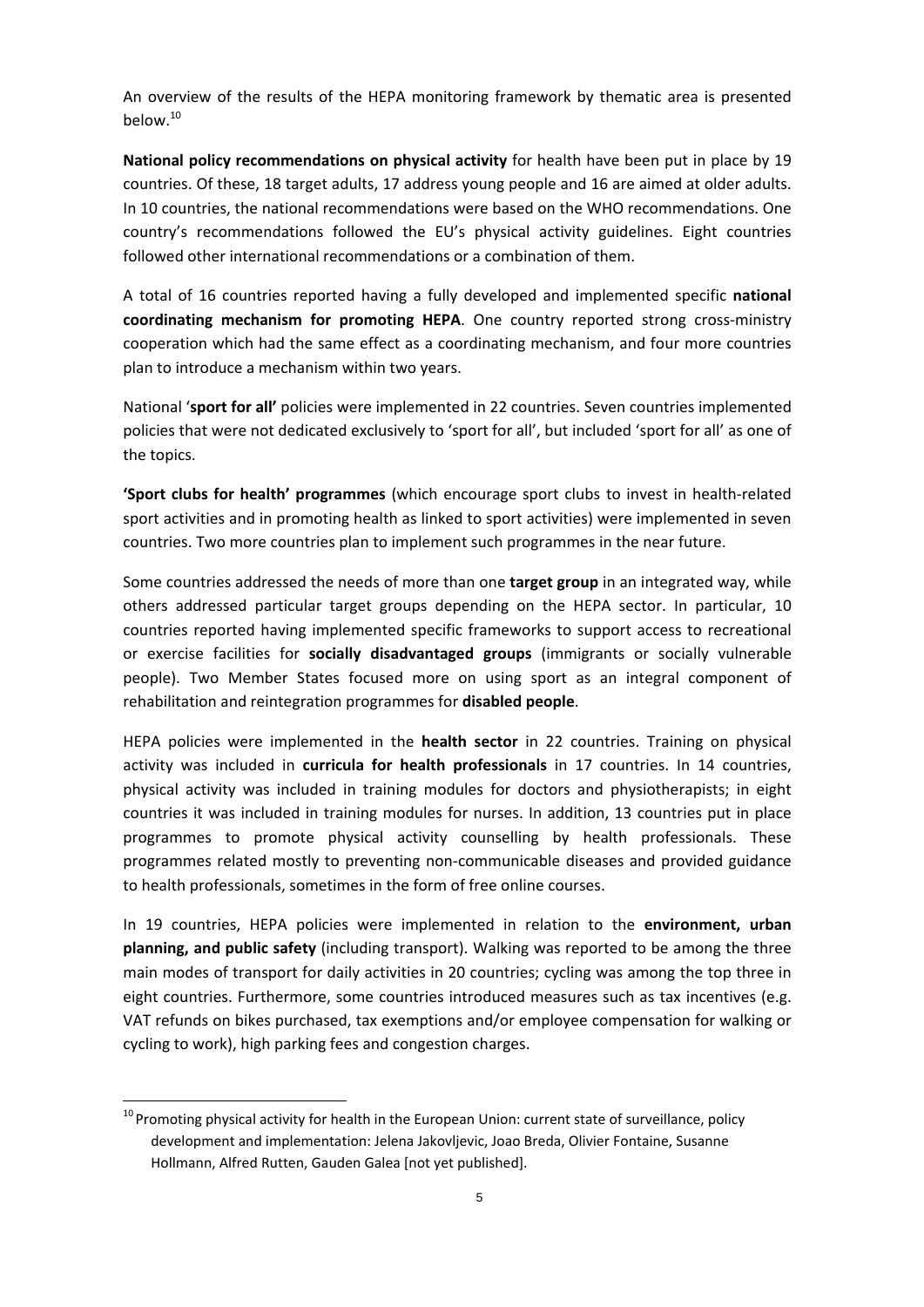14 countries reported having implemented active travel-to-work schemes (one more plan to do so in the near future), while 12 countries put in place schemes to encourage physical activity in the **workplace** (six more plan to do so in the near future).

Four countries reported having implemented the European guidelines for improving infrastructure for leisure-time physical activity<sup>11</sup> at national level, and six more countries plan to do so in the near future.

HEPA policies were implemented in the **education sector** in 19 countries. While all Member States implemented a measure that requires a certain number of mandatory physical education hours in schools (varying from one to almost five depending on the grade and country/region), six countries allowed for a combination of mandatory and optional physical education classes in primary schools, and five allowed this in secondary schools. Several countries also reported having implemented various school-related HEPA promotion programmes: active breaks between lessons (eight countries), active breaks during school lessons (four countries), and extra-curricular activities (11 countries). To encourage active travel to school, nine countries reported having implemented programmes with measures to make cycling and walking to school safer. HEPA was included in the training of physical education teachers in 20 countries.

Community interventions to promote physical activity among **senior citizens** were reported in 13 countries, including two countries with plans to implement such projects in the near future (e.g. programmes to strengthen older adults' balance and coordination, including frailty and fall prevention, education and exercise counselling).

Successful communication campaigns to **raise public awareness of the benefits of physical activity** and to increase the number of people who are physically active were reported by 18 countries. One country reported as many as 14 different campaigns. While some campaigns targeted all citizens, others were aimed at vulnerable groups, such as children or senior citizens. The outreach of the campaigns was sometimes nationwide, while at other times it was limited to a region or city.

## **5. MEASURING THE PREVALENCE OF PHYSICAL ACTIVITY**

 $\overline{a}$ 

Monitoring trends and changes in the population's level of physical activity over time is important for developing, evaluating and improving national policies on physical activity. Under the HEPA monitoring framework, physical activity levels in the EU Member States were reported as percentages of adults, children and adolescents who were reaching the minimum levels of physical activity recommended by the WHO. $^{12}$ 

Systems to monitor the population's physical activity levels were reported to be in place in 17 Member States (5 more are expected within two years). However, these systems were based on

 $11$  For more information on the Commission-funded project 'Improving infrastructure for leisure time physical activity in the local arena' (IMPALA) see http://www.impalaeu.org/fileadmin/user\_upload/IMPALA\_guideline\_draft.pdf. A follow-up Erasmus+ project is implemented in 2015-2017 (IMPALA.net).

 $12$  http://www.who.int/dietphysicalactivity/factsheet recommendations/en/.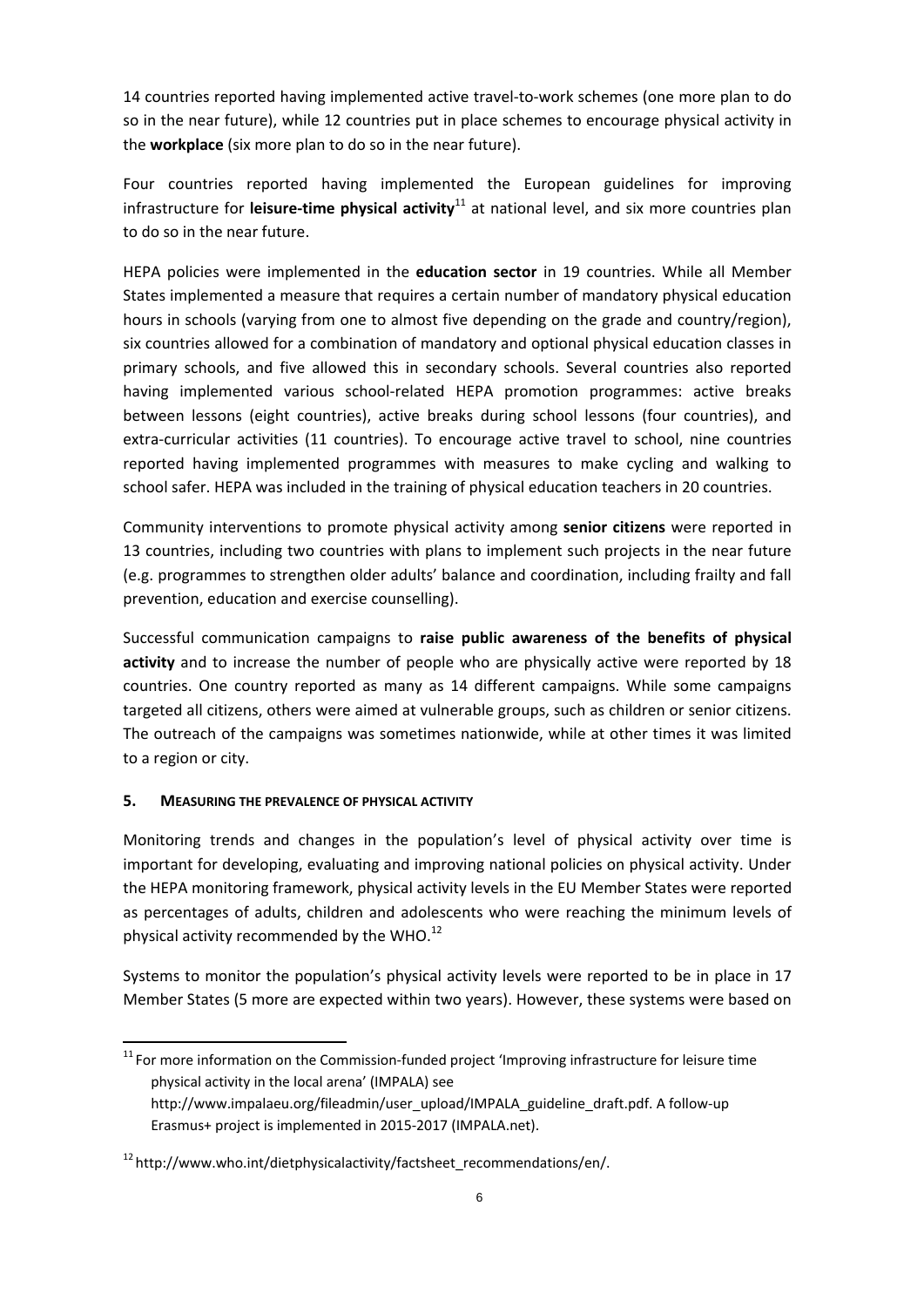a variety of different survey instruments and questionnaires. Furthermore, several countries reported data on physical activity levels from more than one source or instrument. 12 countries provided data on adults' physical activity levels from independent national studies. Data from EU surveys were also reported (six countries reported Eurobarometer data $^{13}$  and two countries [used European Health Interview Surv](http://ec.europa.eu/eurostat/statistics-explained/index.php/Glossary:European_health_interview_survey_(EHIS))ey<sup>14</sup> results as their national data on physical activity levels). One country also reported data from the objective measurement of physical activity, using devices such as accelerometers. Data for children and adolescents mostly came from the Health Behaviour in School-aged Children survey, $15$  which provides a largely accepted standardised source of data for international comparisons and observation of trends, or from nationally representative studies. Where no national data were available, estimates of physical activity levels were extracted from the WHO's Global Health Observatory.<sup>16</sup>

The reported data revealed big differences within and between countries, depending on the survey instruments and methodologies used. Notably, there were significant differences between data obtained via some national surveys, EU surveys such as the Eurobarometer and the European Health Interview Survey, and especially the WHO Global Health Observatory estimates. Member States reported that they were aware of this issue and the related difficulties with ensuring the validity and comparability of physical activity data in the EU. The publication of contradictory data from different survey instruments was identified as a concern for the promotion of physical activity, and as an issue that needs to be addressed.

#### **6. COOPERATION ON HEPA BETWEEN MEMBER STATES AND WITH THE COMMISSION**

The Council Recommendation encourages Member States to cooperate closely among themselves and with the Commission on promoting HEPA, by engaging in a process of regular exchange of information and best practices. The Commission was invited to facilitate these exchanges and to support the Member States in their work in this area.

The Expert Group on Heath-Enhancing Physical Activity, set up under the EU Work Plan for Sport  $2014$ -2017,<sup>17</sup> was charged with coordinating the implementation of the Council Recommendation. Presentations of good practices in promoting HEPA (including EU funded research<sup>18</sup>), from Member States and observer organisations, were systematically included in the meetings, $19$  to facilitate the exchange of experience and lessons learned. In addition, the expert group compiled a set of good practices from all Member States and sport organisations

14 http://ec.europa.eu/eurostat/statistics-

[explained/index.php/Glossary:European\\_health\\_interview\\_survey\\_%28EHIS%29.](http://ec.europa.eu/eurostat/statistics-explained/index.php/Glossary:European_health_interview_survey_(EHIS))

1[5 http://www.hbsc.org/.](http://www.hbsc.org/)

 $\overline{a}$ 

 $16$  http://www.who.int/gho/en/.

 $13$  http://ec.europa.eu/health/nutrition\_physical\_activity/docs/ebs\_412\_en.pdf.

<sup>17 (2014/</sup>C 183/03[\) http://eur-lex.europa.eu/legal-content/EN/ALL/?uri=CELEX:42014Y0614%2803%29.](http://eur-lex.europa.eu/legal-content/EN/ALL/?uri=CELEX:42014Y0614(03))

 $18$   $7<sup>th</sup>$  Framework Programme and Horizon 2020 projects

 $19$  See meeting reports[: http://ec.europa.eu/sport/policy/cooperation/expert-groups-2014-2017\\_en.htm.](http://ec.europa.eu/sport/policy/cooperation/expert-groups-2014-2017_en.htm)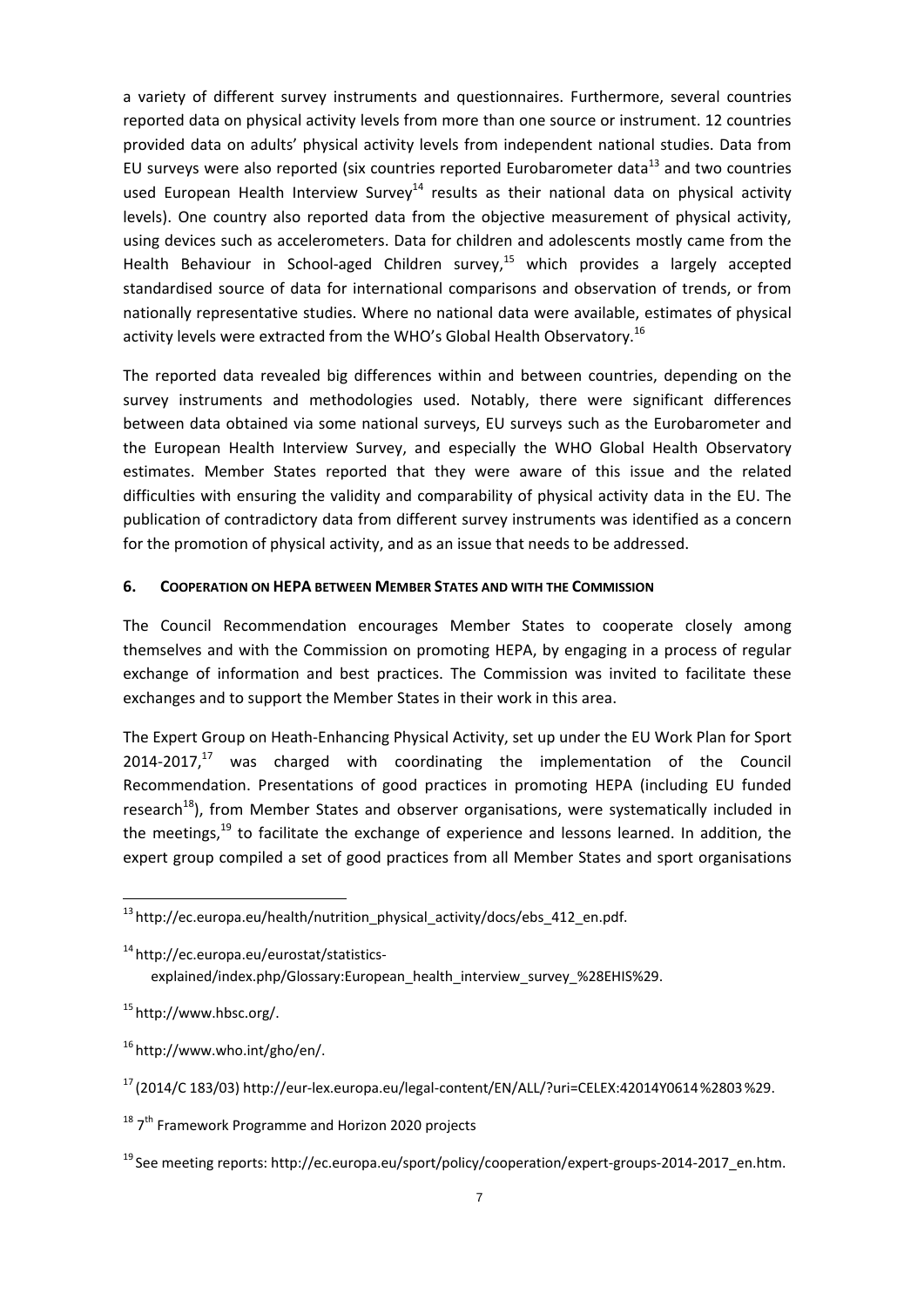who attended the meetings as observers.<sup>20</sup> This was to provide inspiration for those countries that are in the process of developing or modifying their national strategies and policies. The network of focal points also created opportunities to exchange information and for peerlearning (various presentations from Member States were systematically included in the network's meetings as well).

The Commission supported the WHO in providing technical assistance to several Member States who were developing and implementing national physical activity guidelines. More specifically, it supported the development and implementation of a toolkit that aims to improve the promotion of HEPA in primary health care settings in Croatia, and the development of a national strategy on physical activity in Malta and Portugal.

In addition, the sport chapter of the Erasmus+ Programme, $^{21}$  which covers the 2014-2020 period, includes in its objectives the promotion of awareness of the importance of HEPA, through increased participation in and equal access to sport for all. In 2014 and 2015, the EU cofinanced a total of 26 collaborative partnerships aiming to encourage participation in sport and physical activity. These projects were implemented in a significant number of Member States, thus reaching out to the European citizens in their local environments, and targeted various sections of the population, including children, the elderly and people with disabilities. The Erasmus+ programme supported the efforts of a variety of stakeholders coming from academia, public authorities, NGOs and sport clubs in implementing the EU physical activity guidelines in the Member States.

Finally, Member States and the Commission also work together in the context of the European Week of Sport, a Europe-wide initiative launched in 2015 and aiming to raise awareness of the benefits of sport and physical activity, regardless of age, background and fitness level. Five partnerships were co-financed in the context of the European Week of Sport in 2015, and eight in 2016. The first two editions were successful. 31 European countries were involved, and the initiative was organised in partnership with major sport and sport-related organisations, who committed to organising events and more generally to promoting physical activity. The European Capitals and Cities of Sport Federation, who decides on the European Capital and Cities of Sport awards every year, was among these partners.

## **7. EUROPEAN STATISTICS ON PHYSICAL ACTIVITY**

 $\overline{a}$ 

As sport has gained an important place in European strategies and programmes, there is an increasing need for harmonised and comparable statistics to strengthen evidence-based policies in this field. The Council Recommendation invited the Commission to examine the possibility of producing European statistics on physical activity levels based on data collected under the HEPA monitoring framework.

<sup>&</sup>lt;sup>20</sup> http://ec.europa.eu/sport/policy/cooperation/expert-groups-2014-2017\_en.htm.

 $21$  https://ec.europa.eu/programmes/erasmus-plus/node\_en.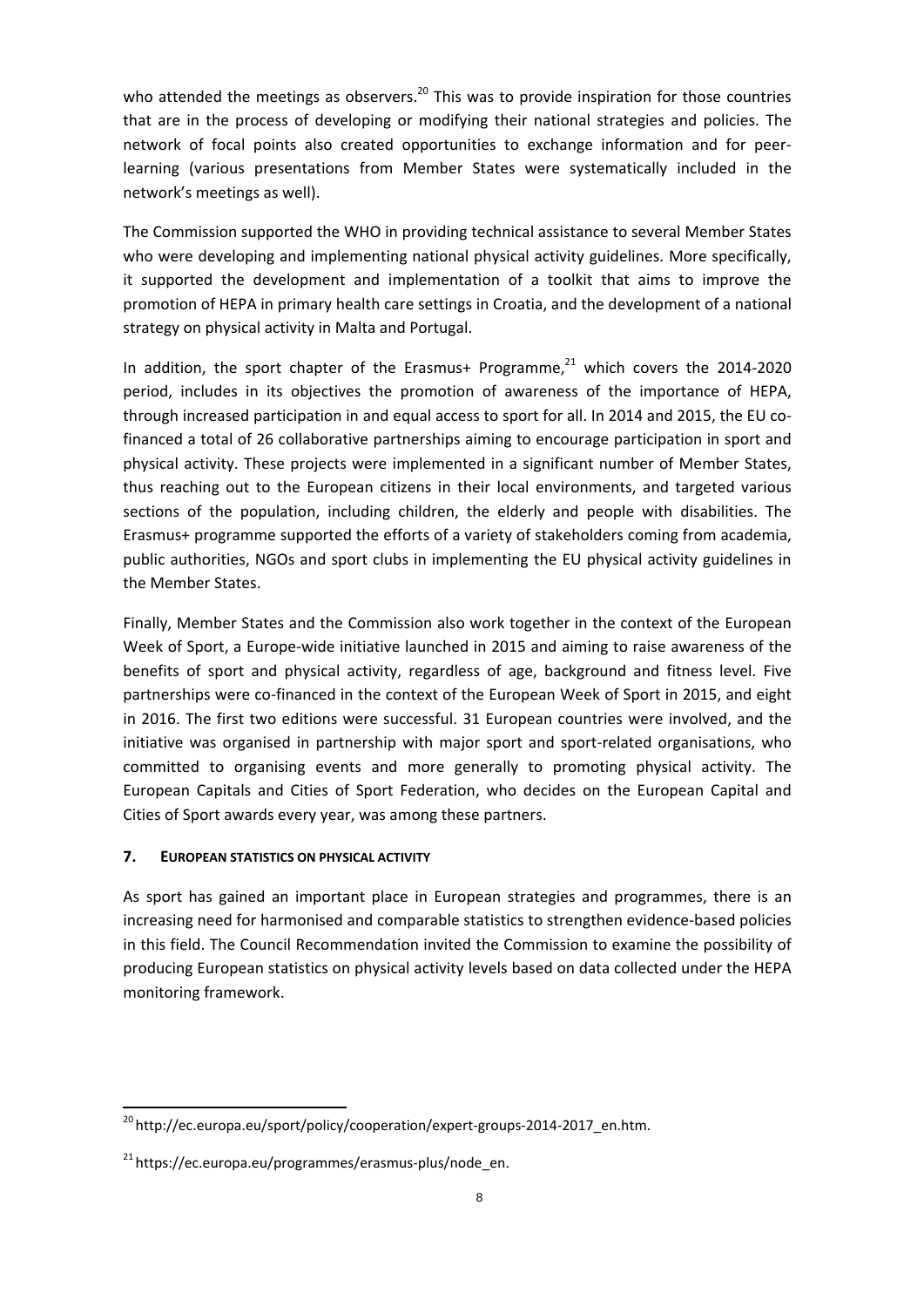In 2016, Eurostat and the Commission started to disseminate harmonised statistics on physical activity performance, based on already existing EU surveys.<sup>22</sup> In particular, the European statistical programme for 2013-2017 $^{23}$  sets out the provisions under which statistics on physical activity are to be provided. In 2016, data on physical activity levels and the practice of sport, fitness a[nd recreational activities will be dissem](http://ec.europa.eu/eurostat/statistics-explained/index.php/Glossary:European_health_interview_survey_(EHIS))inated from the second edition of the European Health Interview Survey<sup>24</sup> (EHIS) and the Time Use Surveys.<sup>25</sup> Under the current public health statistics framework regulation, the third edition of the EHIS survey is planned for 2019; subsequent surveys will be carried out under the upcoming regulation on social microdata survey collections, which will increase their frequency from five to six years. Eurostat, the Commission and the Member States are working together to agree on the survey instruments.

In the context of the HEPA monitoring framework, only two Member States used data from EHIS to report on physical activity levels. The main limitation of this survey is that it does not include slow recreational activities. Furthermore, it does not assess to what extent the WHO's recommendations on physical activity are met by the population, as is required under the HEPA monitoring framework. Such limitations have to be addressed if the EHIS survey is to be used as a uniform physical activity monitoring tool across the EU.

#### **8. EVALUATION OF THE COUNCIL RECOMMENDATION'S ADDED VALUE**

 $\overline{a}$ 

The Council Recommendation provided Member States with an impetus to address physical inactivity through public policy. Of the total 152 policies and actions plans reported by the Member States across all sectors relevant for HEPA promotion, 37 were adopted after the Recommendation was adopted in November 2013. It can be expected that the WHO's Physical Activity Strategy for the European Region 2016–2025 will further strengthen the incentive for Member States to act in this area.<sup>26</sup>

The Council Recommendation also contributed to improving the monitoring of healthenhancing physical activity in the EU Member States, from epidemiological data to policy

[explained/index.php/Glossary:European\\_health\\_interview\\_survey\\_%28EHIS%29 \)](http://ec.europa.eu/eurostat/statistics-explained/index.php/Glossary:European_health_interview_survey_(EHIS)).

 $^{22}$ http://ec.europa.eu/eurostat/documents/4031688/7203321/KS-04-15-823-EN-N.pdf/b911c74d-c336-421e-bdf7-cfcba4037f94.

<sup>&</sup>lt;sup>23</sup> Regulation (EU) No 99/2013 of the European Parliament and of the Council of 15 January 2013 on the European statistical programme 2013-17, OJ L 39, 9.2.2013, p. 12.

 $24$  EHIS is a general population survey that provides information on health status, health determinants (such as physical activity) and healthcare activities in the EU. It is currently carried out every five years, under Regulation 1338/2008 on Community statistics on public health and health and safety at work (http://ec.europa.eu/eurostat/statistics-

<sup>&</sup>lt;sup>25</sup> http://ec.europa.eu/eurostat/en/web/products-manuals-and-guidelines/-/KS-RA-08-014.

 $26$  This physical activity strategy, adopted in September 2015, was prepared in the light of the existing voluntary global targets set out in the WHO's global action plan for the prevention and control of non-communicable diseases 2013–2020, endorsed by the Sixty-sixth World Health Assembly in May 2013. A 10% relative reduction in the prevalence of insufficient physical activity by 2025 is one of its nine global targets.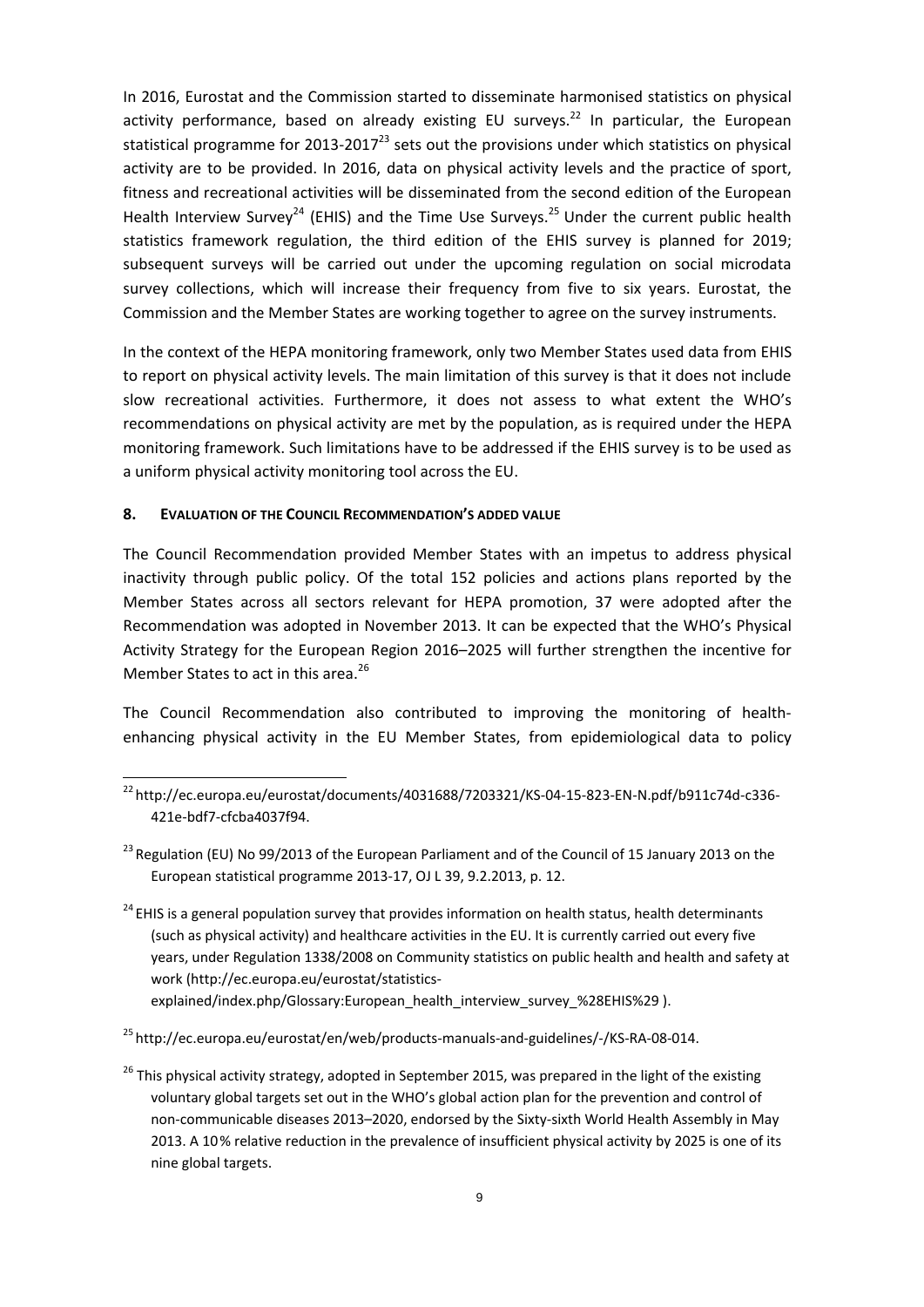developments. As a result, several countries have expanded, intensified or even formalised their national cross-sector networks, or plan to do so in the future.

The data collected under the HEPA monitoring framework provided, for the first time, an overview of the implementation of HEPA-related policies and actions across the EU. This information made it possible to compare the state of play of HEPA policy implementation between EU Member States and facilitated the exchange of good practice, providing inspiration for those countries that are in the process of developing or modifying their national strategies and policies. The outcomes will benefit national authorities and stakeholders as they identify policy needs and progress. The data collected under the HEPA monitoring framework are also useful for some of the monitoring indicators on physical activity in the Member States' Action Plans on Childhood Obesity.<sup>27</sup> The first round of monitoring constitutes a baseline against which subsequent rounds of monitoring will be assessed to measure evolution and progress.

Using evaluation plans to assess the impact and effectiveness of policies and action plans at national level is crucial. Out of 152 reported policies or action plans, most (116) contained an evaluation plan. However there was no information reported on whether these evaluations were carried out.

Overall, the focal points' contributions to the HEPA monitoring framework were good, which should be considered very positive for a first round of monitoring. For future rounds of data collection, it will be useful to modify the survey instrument for several indicators and to define some indicators more precisely to reduce the margin for interpretation (e.g. which status guidelines should have to be reported). This would make it possible to perform better crosscountry data comparisons.

The assessment of the first round of monitoring reveals specific national contexts and problems that arose when respondents answered the survey. First, the cross-sector nature of the HEPA monitoring framework remains a possible challenge. Focal points could have missed some information at national level because they did not have the relevant network contacts or resources outside of their own sector. Secondly, some schemes and policies are implemented not by national governments but mostly at regional or local level (e.g. in federalist countries), or have to be implemented by stakeholders who do not report back to governments. The monitoring exercise did not explore in detail any achievements at regional and local level. Future rounds of monitoring under the HEPA monitoring framework could be improved to better capture efforts at these levels. Thirdly, Member States provided some information on HEPA funding but, as financial support for HEPA comes from different policies and budget lines at national level or from several levels of government, thorough reporting on this indicator was not possible at this stage.

The structured cooperation with the WHO in the context of the Council Recommendation has proved to be mutually beneficial, and included joint dissemination activities and improvement

 $\frac{1}{27}$ 

http://ec.europa.eu/health/nutrition\_physical\_activity/docs/childhoodobesity\_actionplan\_2014\_202 0\_en.pdf.